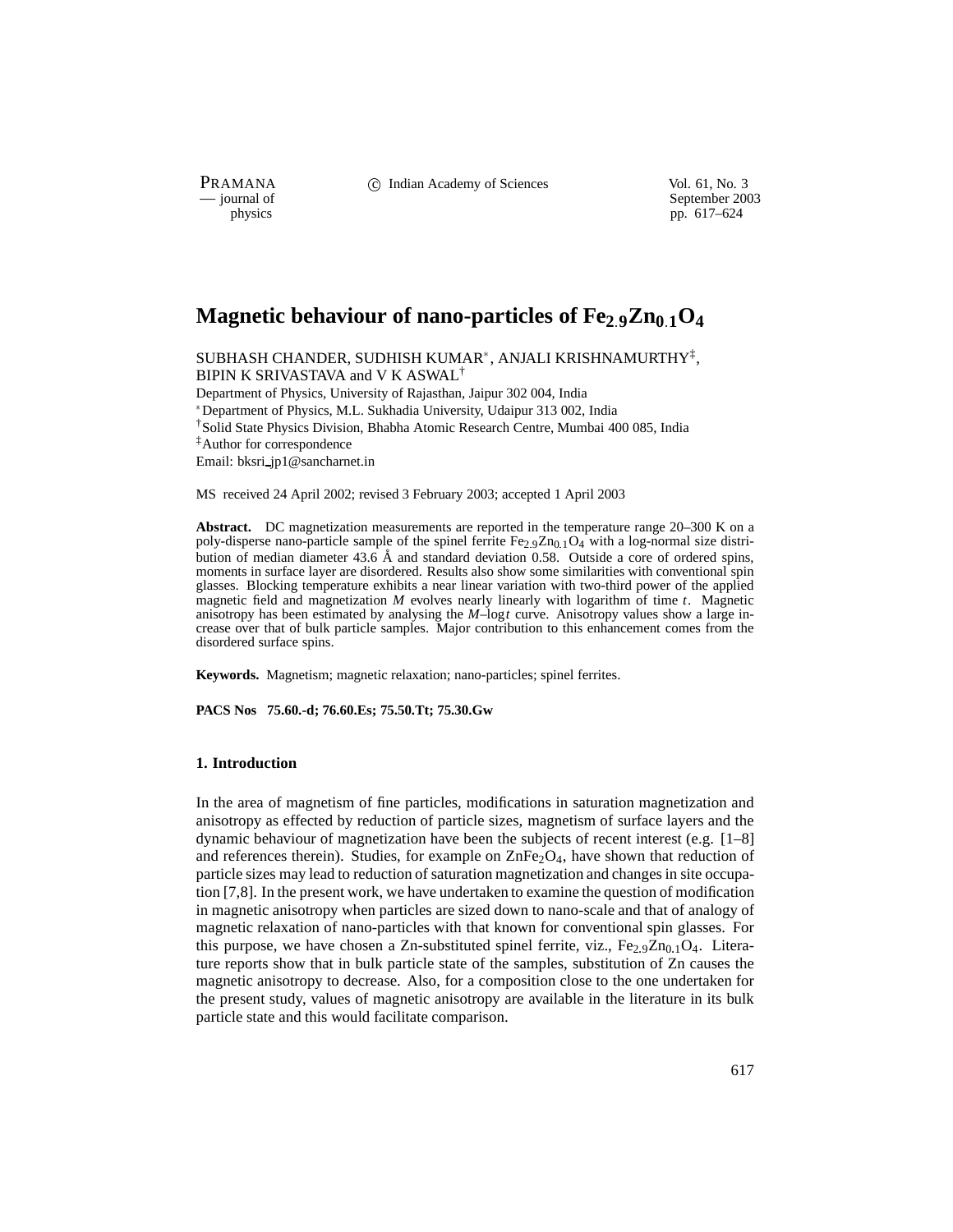

**Figure 1.** The 311 reflection line from the X-ray diffraction pattern of the nanoparticle sample recorded with  $F \in K_\alpha$  radiation (a reflection line of diffraction pattern of a bulk particle sample of Si is shown for comparison).

On the sample of nano-particles of  $Fe_{2.9}Zn_{0.1}O_4$  we have examined its DC magnetic behaviour including the dynamic behaviour. Results on particle size distribution, dependence of magnetization and blocking temperature on the magnetic field, and temporal relaxation of magnetization, are presented. The value of magnetic anisotropy is estimated by analysing magnetic relaxation and it is found to have increased, vis-à-vis in bulk particle state, by more than an order of magnitude.

## **2. Experimental details and sample characterization**

For obtaining dried particles of  $Fe<sub>2.9</sub>Zn<sub>0.1</sub>O<sub>4</sub>$  in the nano-size range, first we prepared a ferrofluid (FF) comprised of this ferrite. The FF has been prepared using wet chemical process [9] using oleic acid as surfactant; kerosene has been used as the dispersing medium and the fluid has been centrifuged at 12000 rpm. Subsequently carrier liquid has been removed, by repetitive washing with acetone, providing dried particles of the ferrite coated with a mono-layer of oleic acid molecules. Characterization of the single phase nature has been done using powder X-ray diffraction (XRD) which confirmed cubic phase with a cell constant of 8.29 Å. XRD pattern has been recorded at 300 K, using  $Fe K_{\alpha}$  radiation, on a Philips make powder diffractometer PW1840. Considerably broadened lines in the XRD pattern are indicative of the presence of nano-sized particles. The width of the 311 reflection (cf. figure 1), using Scherrer equation [10], gives an average particle size of 49.4  $\AA$ . The particle size distribution has been obtained by analysing small angle neutron scattering (SANS) data. SANS measurements have been made on the ferrofluid sample at Dhruva reactor, Bhabha Atomic Research Centre, Mumbai. Details of the SANS spectrometer can be seen in [11]. Figure 2 shows results on SANS measurements. Assuming spherical shape and a log-normal distribution for the particle sizes, this curve yields a size distribution with median diameter  $D_m = 43.6 \text{ Å}$  and standard deviation  $\sigma = 0.58$  (inset to figure 2).

The DC magnetization measurements have been made on a vibrating sample magnetometer (VSM; PARC make, model 155) and for variation of temperature down to 18 K,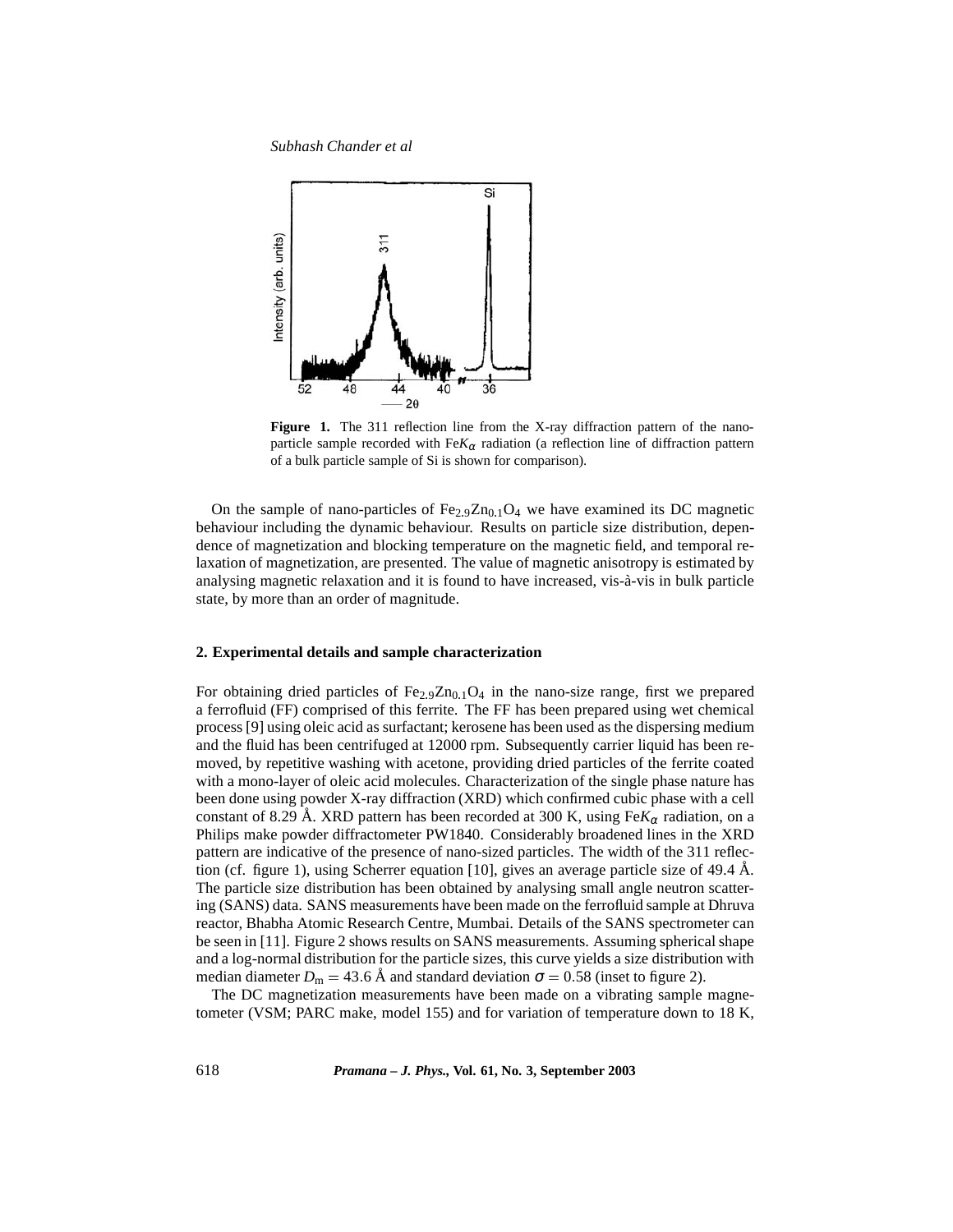*Magnetism of nano-particles of Fe*<sub>2.9</sub>Zn<sub>01</sub> $O_4$ 



**Figure 2.** Small angle neutron scattering distribution from ferrofluid sample comprised of the nano-particles. Fitted pattern (continuous line) assuming spherical shape and log-normal particle size distribution with mean diameter  $D_m = 43.6$  Å and standard deviation  $\sigma = 0.58$  is also shown. In the inset is shown the particle size distribution.

a closed cycle refrigerator cryostat has been used. For calibration of the VSM a small cylindrical piece (2.4 mm in diameter and 2.4 mm long) of pure nickel has been used. For sample measurements, the powder has been compacted to about the same height in a sample cup of identical inner diameter.

#### **3. Results and discussion**

Figures 3a and 3b show variation of magnetization *M* with magnetic field *H* recorded at 295 K and 21 K respectively; insets to the figures show expanded plots. The 21 K curve shows a small but non-zero coercivity of 35 Oe. At 295 K it is almost zero. The observations are suggestive of a superparamagnetic behaviour at 295 K and also that the blocking temperature is greater than 21 K. Further, the *M*–*H* measurements at 21 K suggest that saturation magnetization  $M_s$  in the present sample should be much less than 98 emu/g which is the value for Fe<sub>3</sub>O<sub>4</sub> [12]. Extrapolation of *M* vs.  $1/H$  curve to  $1/H \rightarrow 0$  gives a value of  $\sim$ 26 emu/g for  $M_s$ . Now, Fe<sub>3</sub>O<sub>4</sub> is an inverse spinel. If  $Zn^{2+}$  goes to the tetrahedral site, it should result in an enhancement in magnetization as against an observed reduction and if it goes to an octahedral site there must be only  $\sim$ 10% reduction in magnetization. The much reduced *M*<sup>s</sup> in the nano-particle sample implies that outside a core of ordered moments, those in the surface layer are in a state of frozen disorder. Kodama and Berkowitz, in their study of nano-particles of NiFe<sub>2</sub>O<sub>4</sub> and  $\gamma$ -Fe<sub>2</sub>O<sub>3</sub>, have found evidence for disordered surface spins [5].

In figure 4 we show Langevin function fitting on the *M*–*H* data at 295 K. This fitting has been obtained with an  $M_s$  value of 98 emu/g (of Fe<sub>3</sub>O<sub>4</sub>) and provides a particle size distribution given by median diameter  $D_m = 50$  Å and standard deviation  $\sigma = 0.70$ . A broader distribution provided by *M*–*H* curve of the dried particles, than that given by SANS measurement on the same sample of nano-particles dispersed in carried liquid, shows that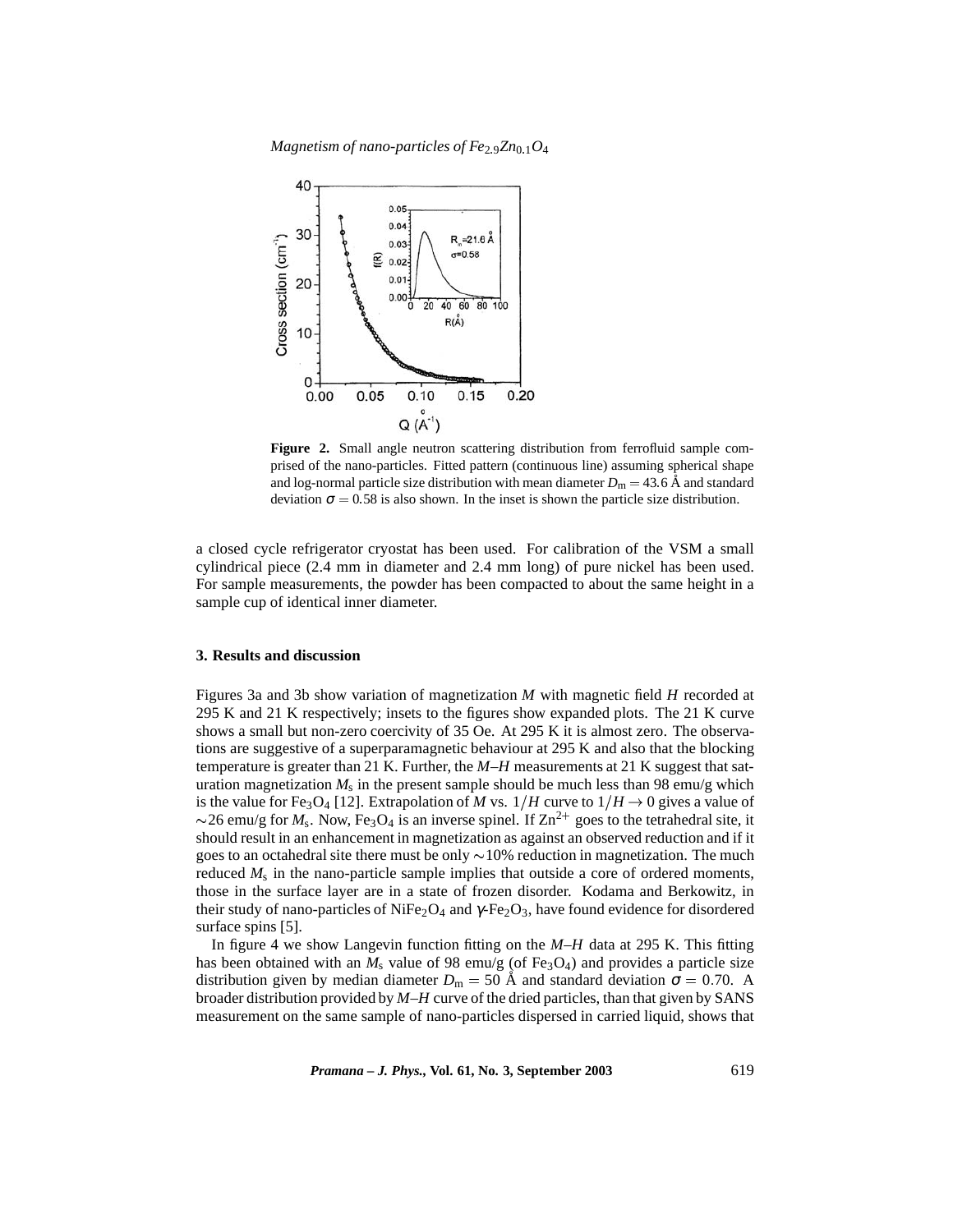the particles are not entirely without any interaction among themselves, particularly so in the dried state.

Figure 5 shows a plot of magnetization vs. temperature (*M*–*T*) recorded in the zero field cooling (zfc) and field cooling (fc) modes in an external magnetic field of 50.8 gauss. The zfc pattern has been recorded by first cooling the sample from  $295$  K to  $21$  K in the zero magnetic field, then applying the magnetic field and warming the sample up to 295 K in the presence of the field and recording the moment in this warming cycle. Field-cooled pattern has been obtained by first cooling the sample from 295 K down to 21 K in the external field and then warming it up to 295 K and recording the moment. Two features are noticeable: (i) the zfc curve exhibits a peak at  $\sim 80$  K and (ii) the fc and zfc curves considerably depart from each other below this peak temperature. Appearance of a peak in the zfc curve owes



**Figure 3.** Magnetization–field curves recorded at sample temperatures (**a**) 295 K and (**b**) 21 K. Insets to figures show expanded low field region.



**Figure 4.** Magnetization–field curve recorded at 295 K along with Langevin function fitting.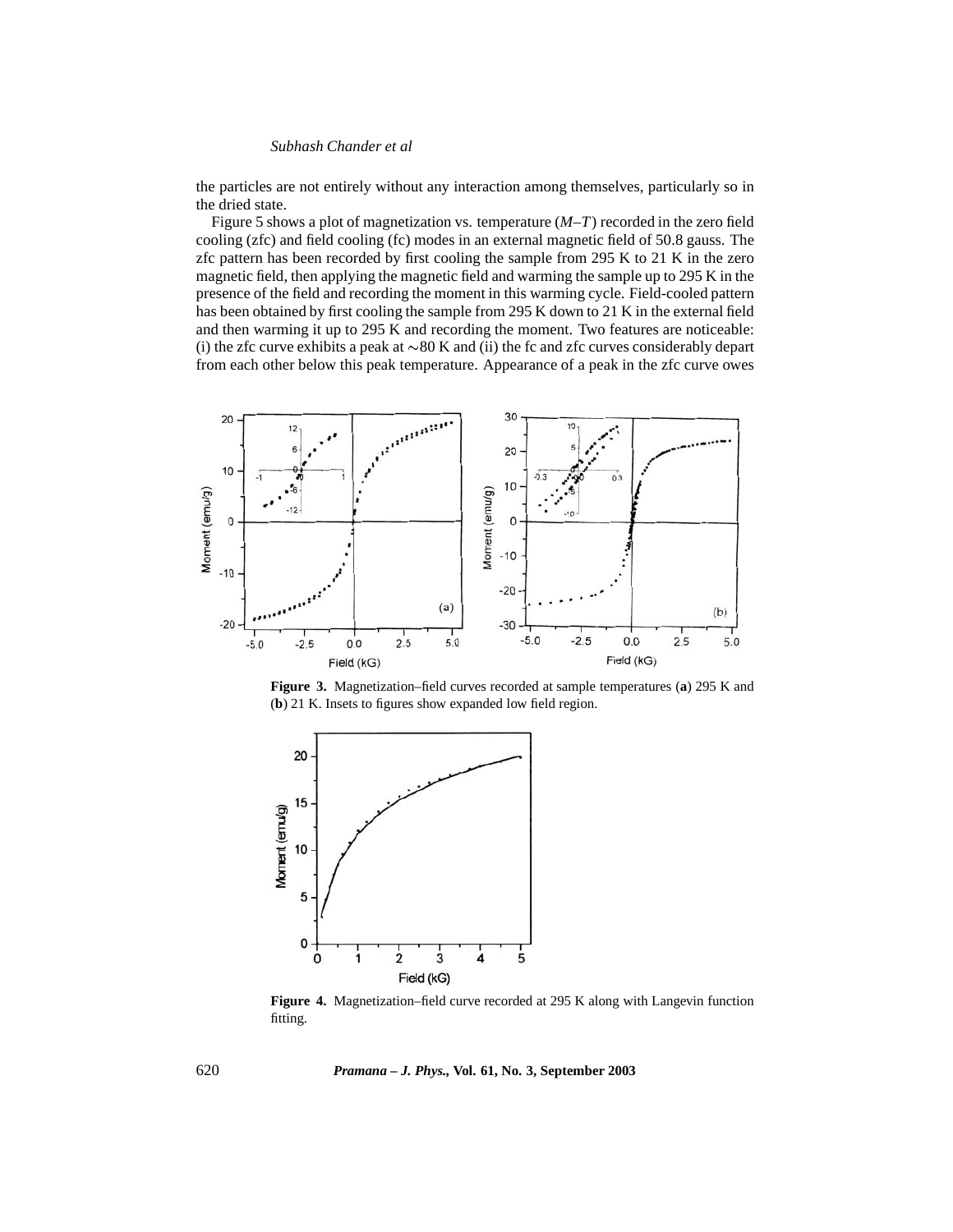*Magnetism of nano-particles of Fe*29*Zn*01*O*<sup>4</sup>



**Figure 5.** Magnetization–temperature curve recorded in zfc and fc modes (cf. text) in an external magnetic field of 50.8 gauss.

to 'blocking' mechanism arising from a competition between the thermal energy and the magnetic anisotropy energy of the fine particles. Departure of fc curve from the zfc one is suggestive of temporal relaxation, viz., evolution of magnetization with time.

In figure 6a, *M*–*T* curves recorded in zfc mode in the presence of different magnetic fields are shown. The blocking temperature  $T_B$  shifts downwards with increasing  $H$ . Figure 6b shows that  $T_\text{B}$  approximately varies as  $H^{2/3}$ . This is interesting in the context of an observed linear variation of the freezing temperature (of spins) with two-third power of the applied external magnetic field in conventional spin glasses [13]. Almeida and Thouless predicted such a variation in the temperature–field phase diagram for spin glasses [14].

Further, for studying temporal relaxation of magnetization, we have recorded *M* as a function of observation time *t* after zero field cooling of the sample, in a field of 15 gauss and at a sample temperature of 21 K. Figure 7 plots the same as a function of logarithm of time. A near linear *M*–log*t* curve is suggestive of the existence of a distribution of energy barriers. These two observations, viz., linear variation of  $T_B$  with  $H^{2/3}$  and the temporal relaxation are suggestive of a spin glass-like behaviour [13,15]. It is to be noted that Jonsson *et al* [3,6] observed aging of magnetization in the nano-particle sample of  $\gamma$ -Fe<sub>2</sub>O<sub>3</sub> dispersed in carrier liquid which is taken as a greater characteristic of the spin glass-like feature.

For obtaining an estimate of magnetic anisotropy we fitted the observed *M*–log*t* curve. Figure 7 depicts the fitting as well. For arriving at the fitting, magnetization m' has been calculated for particles of different sizes and for an observation time *t* using the relation  $m' \sim 1 - \exp(-t/\tau)$  and then total *m* for a sample of distributed sizes has been obtained by summing *m*<sup> $\prime$ </sup> for particles of different sizes weighted with the log-normal distribution. For obtaining relaxation time  $\tau$ , we have used the relation [16]  $\tau = \tau_0 \exp(KV/kT)$ , where  $\tau_0$  is of the order of  $10^{-9}$ – $10^{-13}$  s (the fitting shown in figure 7 is obtained for  $\tau_0 = 10^{-9}$  s), *K* is the magnetic anisotropy constant (for which we tried different values to arrive at a fitting) and *V* is the particle volume. Proceeding in this way *m* has been computed for different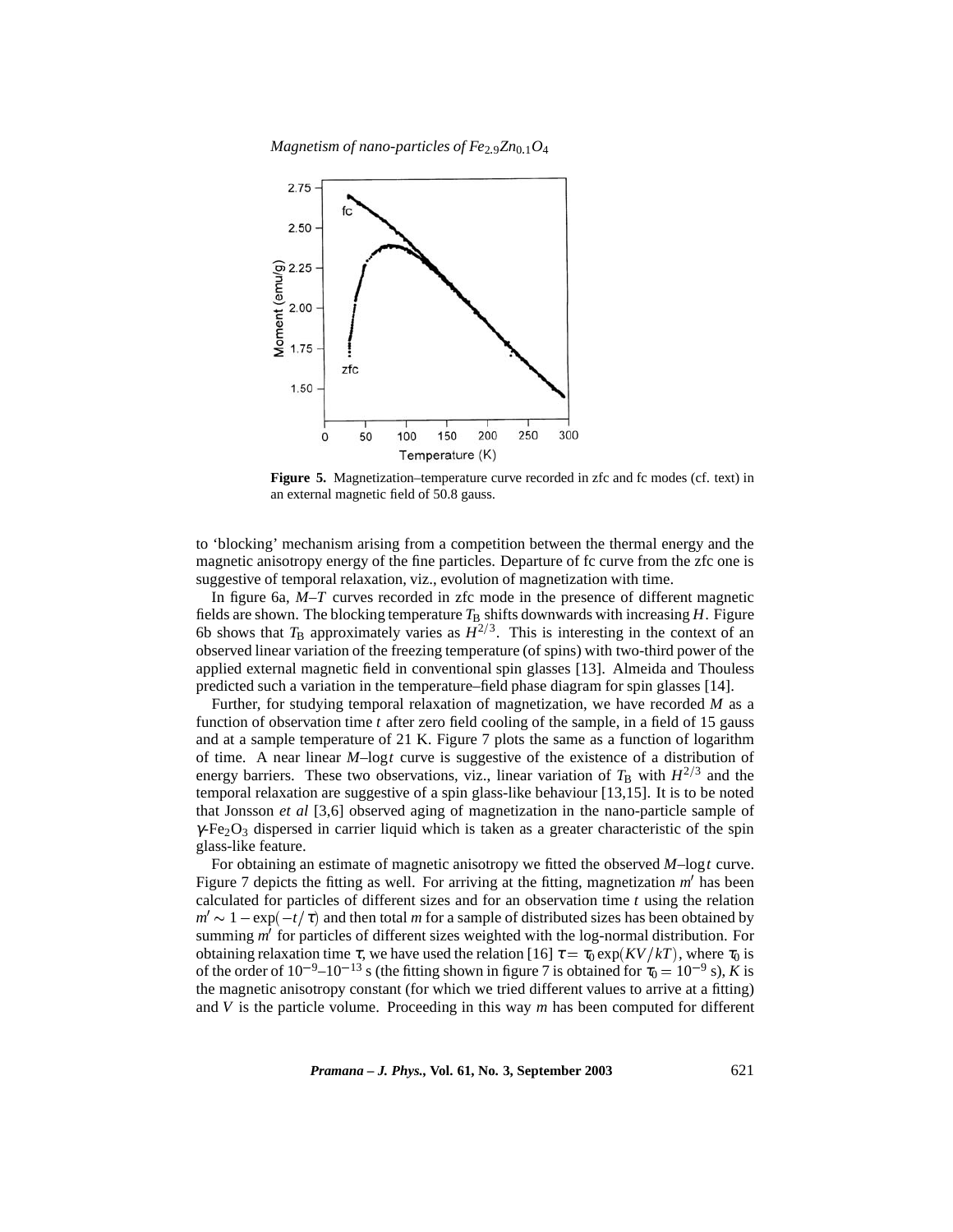

**Figure 6.** (**a**) Magnetization-temperature curves recorded in zfc mode in the presence of different external magnetic fields  $H$  and (b) a plot of blocking temperature  $T_B$  $vs. H^{2/3}.$ 



**Figure 7.** Magnetization *M* as a function of logarithm of observation time *t* recorded in zfc mode at a sample temperature of 21 K. Calculated points taking into consideration the particle size distribution and two values for magnetic anisotropy constant (see text) are also shown for some observation times by open circles.

observation times *t* and then these values have been normalized to the experimental value at some particular *t*.

Now, an attempt to fit in *M*–log*t* curve with only one value of *K* for the entire particle size distribution ( $D_m = 50$  Å,  $\sigma = 0.70$ ), whenever a reasonable fitting is obtained at longer observation times, the calculated points at initial times come much higher than the experimental values. This would suggest that *K* could be a varying function of particle diameter *D*. Figure 7 shows a fitting obtained assuming two sets of values of  $K : 400 \text{ kJ/m}^3$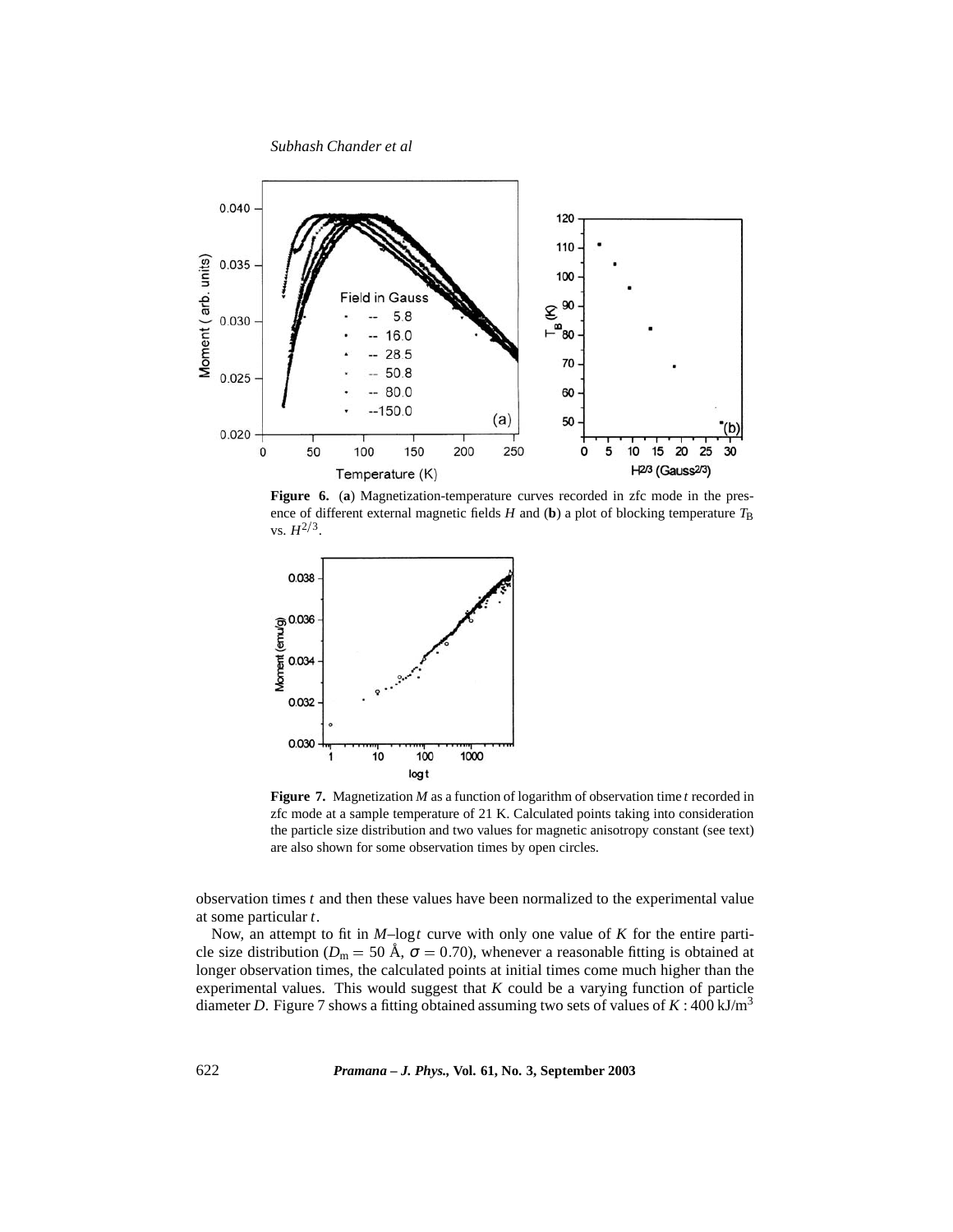for particles with *D*  $<$  50 Å and 115 kJ/m<sup>3</sup> for particles with *D*  $>$  50 Å. There is no obvious reason why below and above a certain particle diameter *K* should differ so much; as we remarked *K* should be a varying function of *D*. Nevertheless, these characteristic weighted values of *K* bear two important points. Firstly, a comparison with the values reported for bulk particle-sized Fe<sub>3</sub>O<sub>4</sub> and Fe<sub>2.84</sub>Zn<sub>0.16</sub>O<sub>4</sub>, viz.,  $-11$  kJ/m<sup>3</sup> and  $-9$  kJ/m<sup>3</sup> respectively, both at about 300 K [12], shows a huge increase in anisotropy for the nano-particle sample over the bulk particle samples. Even after accounting for the lower temperature of observation in the present case, major increase would owe to nano-particle nature of the sample. It may be mentioned that in the case of bulk particles' sample of  $Fe_{2.84}Zn_{0.16}O_4$ , in going from 290 K to 90 K, anisotropy increases from  $-9 \text{ kJ/m}^3$  to only  $-15.9 \text{ kJ/m}^3$  [12]. Secondly, for the smaller particles  $K$  is much larger. It may be noted at this stage that in pure magnetite the reported critical size for switch-over from multi-domain to single-domain nature is  $\sim$ 500 Å [17]. Accordingly, all the particles in the present ferrite sample of low Zn substitution should be of single domain type. Higher *K* values for smaller particles would thus owe to frozen disordered spins at the surface.

## **4. Conclusions**

DC magnetization measurements have been made on a poly-disperse nano-particle sample of Zn-substituted spinel ferrite  $Fe<sub>2.9</sub>Zn<sub>0.1</sub>O<sub>4</sub>$  having a log-normal particle size distribution with parameters of median diameter 43.6  $\AA$  and standard deviation of 0.58. The study shows interesting analogies with conventional spin glasses in the form of an observed linear variation of the blocking temperature with two-third power of the applied magnetic field and a near-linear variation of magnetization with observation time over a long period. Outside a core of ordered moments, those in the surface layer are disordered. Analysis of temporal relaxation gives an estimated magnetic anisotropy of  $400 \text{ kJ/m}^3$  for particles with diameter  $D < 50$  Å and 115 kJ/m<sup>3</sup> for particles with diameter  $D > 50$  Å. These values are higher, by about an order of magnitude, than those reported for a spinel ferrite of a close by composition in its bulk particle state. In addition to the single domain nature of the core, it is the disordered spin surface which would contribute to this enhancement in a large proportion.

#### **Acknowledgements**

Financial support from Inter University Consortium for DAE Facilities (IUC-DAEF), Mumbai Centre, India, is gratefully acknowledged. SC is grateful to IUC-DAEF for the award of a research fellowship.

#### **References**

- [1] A H Morrish and K H Haneda, *J. Appl. Phys.* **52**, 2496 (1981)
- [2] D Lin, A C Numes, C F Majkrzak and A E Berkowitz, *J. Magn. Magn. Mater.* **145**, 343 (1995)
- [3] T Jonsson, P Svedlindh and P Nordblad, *J. Magn. Magn. Mater.* **140–144**, 401 (1995)
- [4] R W Chantrell, G N Coverdale, M El-Hilo and K O'Grady, *J. Magn. Magn. Mater.* **157**, 250 (1996)